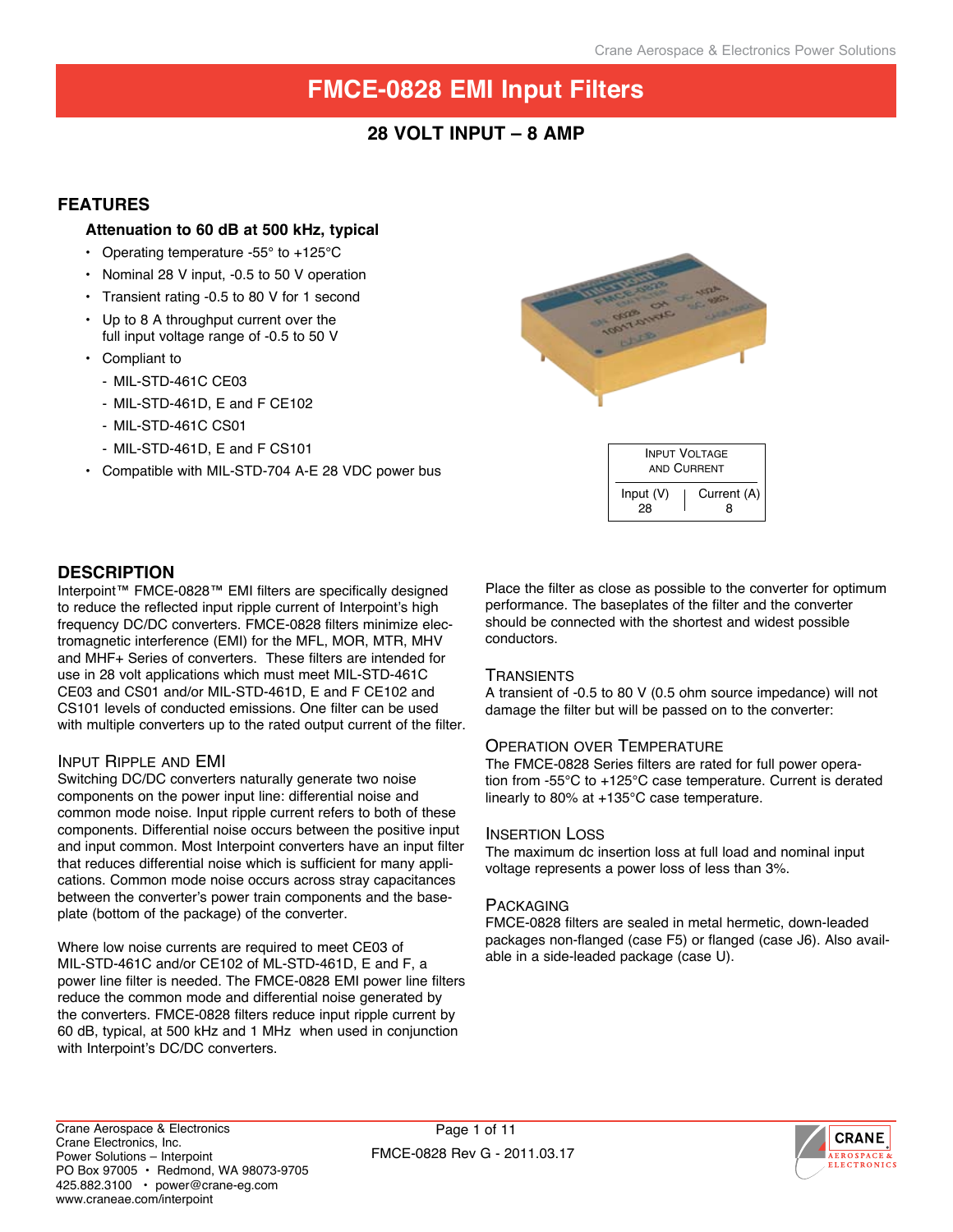## **28 Volt input – 8 Amp**

## **Operating Conditions and characteristics**

#### **Input Voltage Range**

- • Continuous -0.5 to 50 VDC
- • Transient -0.5 to 80 V for 1 second
- **Lead Soldering Temperature (10 sec per lead)**  • 300°C

## **Storage Temperature Range (Case)**

 $\cdot$  -65°C to +150°C

## **Case Operating Temperature (T<sub>C</sub>)**

- • -55°C to +125°C full power
- • -55°C to +135°C absolute

### **Derating Input/Output Current**

• Linearly from 100% at 125°C to 80% at 135° C

#### **Isolation**  $(T_C = 25^{\circ}C)$

• 100 megohm minimum at 500 VDC

#### **Electrostatic Discharge (ESD) Sensitivity per MIL-PRF-38534**

• Classification 3B, 8000 V

#### **mechanical and environmental**

#### **Size (maximum)**

- • Case F5, down-leaded
	- **‣**1.945 x 1.350 x 0.405 inches (49.40 x 34.29 x 10.29 mm)
- • Case J6, down-leaded flanged
- **‣**2.720 x 1.350 x 0.405 inches (69.09 x 34.29 x 10.29 mm). • Case U, side-leaded
- **‣**3.005 x 1.505 x 0.400 inches (76.33 x 38.23 x 10.16 mm)

#### **Weight (maximum)**

- • 60 grams cases F5 and J6
- • 86 grams typical case U

## **Screening**

The FMCE-0828 EMI Input filter offers Standard, /ES or 883, Class H, QML screening. See Screening Tables 1 and 2 for more information.





www.craneae.com/interpoint example 2 of 11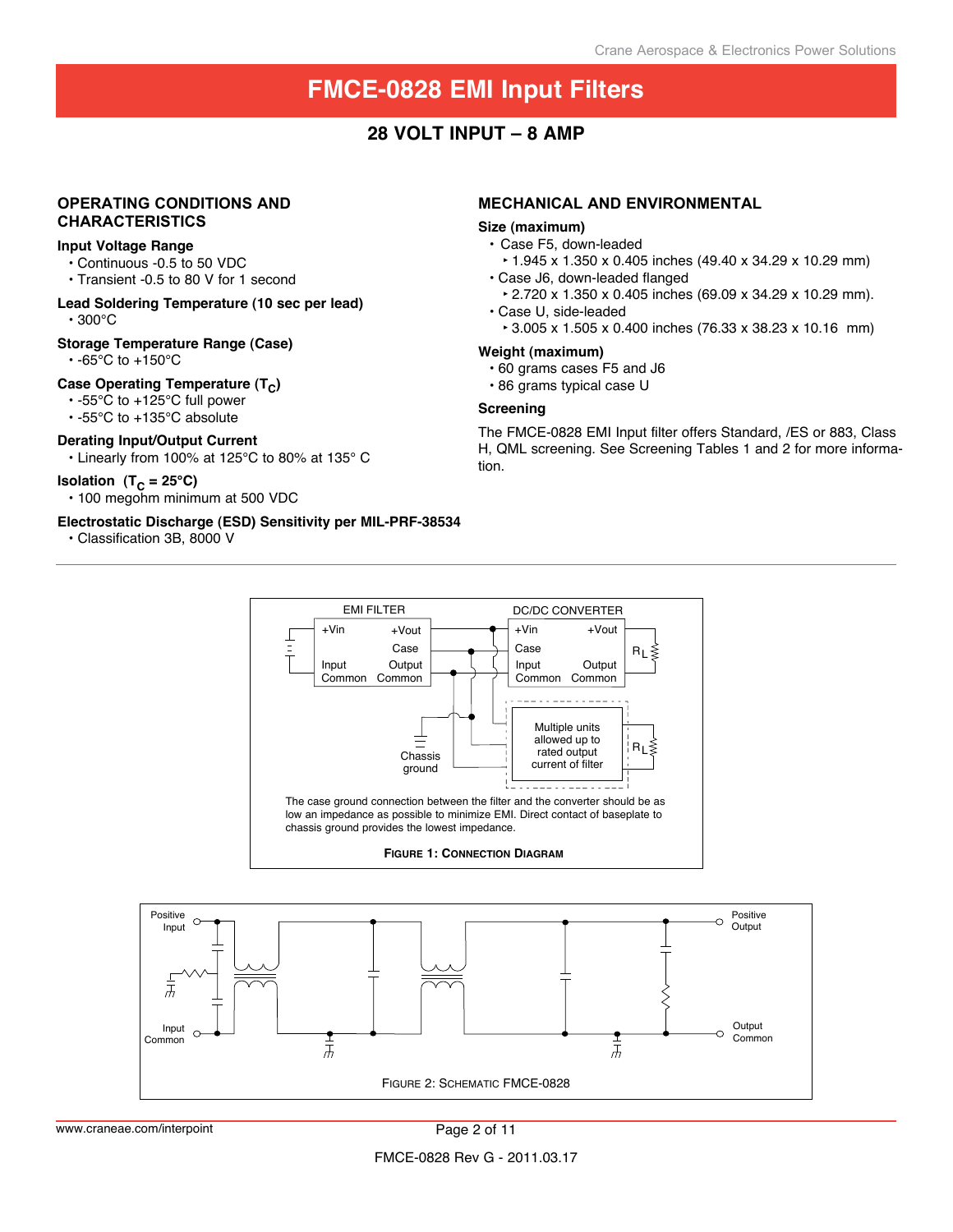## **28 Volt input – 8 Amp**

## **Pin Out down-Leaded Model**

| PIN OUT                  |  |  |  |
|--------------------------|--|--|--|
| <b>Designation</b>       |  |  |  |
| Positive Input           |  |  |  |
| <b>Positive Output</b>   |  |  |  |
| <b>Output Common</b>     |  |  |  |
| Case Ground <sup>1</sup> |  |  |  |
| Input Common             |  |  |  |
|                          |  |  |  |

Note



Figure 3: Pin Out FMCE-0828 Dotted line shows flanged package option.

## **Pin Out Side-Leaded model**

| PIN OUT           |                        |  |  |  |
|-------------------|------------------------|--|--|--|
| Pin               | <b>Designation</b>     |  |  |  |
| 1, 2, 3           | Positive Input         |  |  |  |
| 4, 5, 6           | Input Common           |  |  |  |
| 7, 8, 9           | <b>Output Common</b>   |  |  |  |
| 10, 11, 12        | <b>Positive Output</b> |  |  |  |
| Bottom of<br>case | Case Ground            |  |  |  |

Notes

1. All pins must be connected.

2. The baseplate is the only case ground connection and should directly contact chassis ground.

Angled corner and cover marking indicate pin one.



#### Figure 3: Pin Out FMCE-0828-SL

<sup>1.</sup> Although the down-leaded packages can be connected to chassis ground with the case ground lead, direct contact of the base plate to chassis improves EMI performance.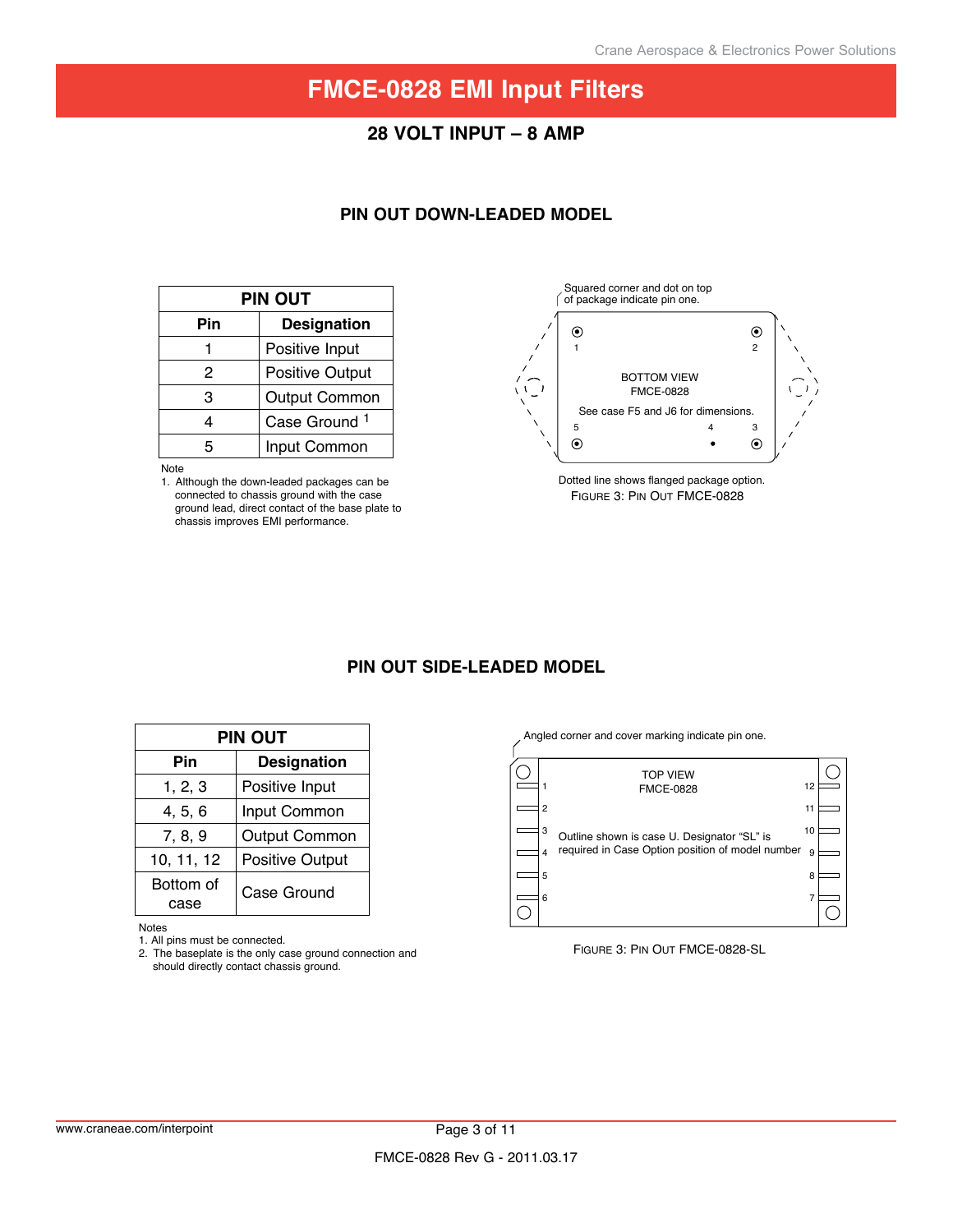# **28 Volt input – 8 Amp**

| <b>MODEL NUMBERING KEY</b>                                                                                                                                        |            |  |  |  |
|-------------------------------------------------------------------------------------------------------------------------------------------------------------------|------------|--|--|--|
| FMCE<br>08<br>28<br>Base Model<br>Output Current _<br>Input Voltage _____<br>Case Option<br>(Down-leaded non-flanged case has<br>no designator in this position)  | 883<br>- F |  |  |  |
| Screening<br>(Standard screening has no designator<br>in this position.)                                                                                          |            |  |  |  |
| *Case/Lead Option:<br>F5 down-leaded (case option is left blank), case J6 down-<br>leaded flanged (case option "F"), case U side-leaded (case<br>option is "SL"). |            |  |  |  |

| <b>DSCC NUMBERS</b>                                                                                                                                       |                                         |  |  |  |
|-----------------------------------------------------------------------------------------------------------------------------------------------------------|-----------------------------------------|--|--|--|
| <b>DSCC DRAWING (5915)</b>                                                                                                                                | <b>FMCE-0828</b><br><b>SIMILAR PART</b> |  |  |  |
| 10017-01HXC                                                                                                                                               | FMCE-0828/883                           |  |  |  |
| 10017-01HZC                                                                                                                                               | FMCE-0828-F/883                         |  |  |  |
| For exact specifications for a DSCC product, refer to the<br>DSCC drawing. DSCC drawings can be downloaded<br>from: http://www.dscc.dla.mil/programs/smcr |                                         |  |  |  |

| <b>MODEL SELECTION</b><br>ON THE LINES BELOW, ENTER ONE SELECTION FROM EACH CATEGORY<br>TO DETERMINE THE MODEL NUMBER. |                                                                   |                                                                                               |                                                                                    |  |
|------------------------------------------------------------------------------------------------------------------------|-------------------------------------------------------------------|-----------------------------------------------------------------------------------------------|------------------------------------------------------------------------------------|--|
| <b>CATEGORY</b>                                                                                                        | <b>FMCE-0828</b><br><b>BASE MODEL AND INPUT</b><br><b>VOLTAGE</b> | -<br><b>CASE/LEAD OPTION 1</b>                                                                | <b>SCREENING 2</b>                                                                 |  |
| <b>SELECTION</b>                                                                                                       | "FMCE-0828" is the only<br>available selection                    | (NON-FLANGED, DOWN-LEADED leave blank)<br>F (down-leaded flanged)<br>SL (case U, side-leaded) | Standard (leave blank)<br>ES<br>883 (Class H, QML, not<br>available for SL option) |  |
| Notes:                                                                                                                 |                                                                   |                                                                                               |                                                                                    |  |

Notes:

1. Case F5 is the standard, down-leaded case. Leave the option blank for case F5. Refer to the case drawings for other case options.

2. Leave blank for standard screening. Use "ES" for "ES" screening and "883" for Class H screening. See screening Tables 1 and 2 for more information.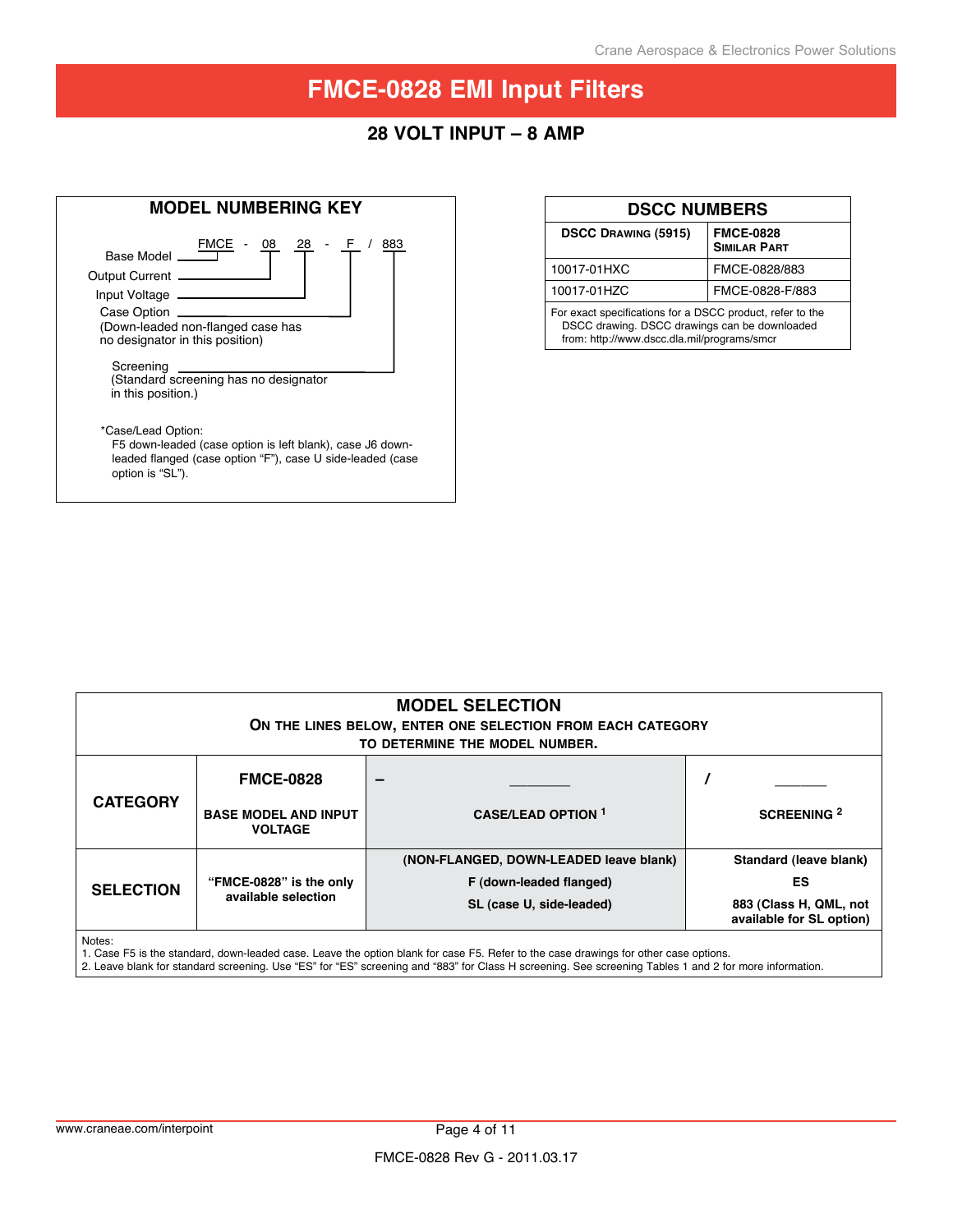# **28 Volt input – 8 Amp**

Electrical Characteristics: -55° to +125°C  $T_c$ , nominal Vin, unless otherwise specified.

| <b>MODEL</b>             |                                                                                                                                                             | <b>FMCE-0828</b><br>CASE F5 OR J6 |            | <b>FMCE-0828</b><br>CASE U |            |            |            |              |
|--------------------------|-------------------------------------------------------------------------------------------------------------------------------------------------------------|-----------------------------------|------------|----------------------------|------------|------------|------------|--------------|
| <b>PARAMETER</b>         | <b>CONDITIONS</b>                                                                                                                                           | <b>MIN</b>                        | <b>TYP</b> | <b>MAX</b>                 | <b>MIN</b> | <b>TYP</b> | <b>MAX</b> | <b>UNITS</b> |
| <b>INPUT VOLTAGE</b>     | <b>CONTINUOUS</b>                                                                                                                                           | $-0.5$                            | 28         | 50                         | $-0.5$     | 28         | 50         | <b>VDC</b>   |
|                          | TRANSIENT, 1 sec <sup>1, 2</sup>                                                                                                                            | $-0.5$                            |            | 80                         | $-0.5$     |            | 80         | $\vee$       |
| NOISE REJECTION          | 500 KHZ                                                                                                                                                     | 50                                | 60         |                            | 50         | 60         |            | dB           |
|                          | 1 MHz                                                                                                                                                       | 50                                | 60         |                            | 50         | 60         |            |              |
| DC RESISTANCE $(R_{DC})$ | $25^{\circ}$ C                                                                                                                                              |                                   | 0.080      | 0.100                      |            | 0.080      | 0.122      | ohms         |
| AT MAXIMUM CURRENT       | $T_C$ = -55 AND +125°C <sup>1</sup>                                                                                                                         |                                   | 0.095      | 0.110                      |            |            |            |              |
| CAPACITANCE              | ANY PIN TO CASE<br>$T_{\rm C}$ = 25°C                                                                                                                       | 50,000                            | 60,000     | 70,000                     | 50,000     | 60,000     | 70,000     | pF           |
| OUTPUT VOLTAGE 3         | <b>STEADY STATE</b><br>$V_{\text{OUT}} = V_{\text{IN}} - I_{\text{IN}} (R_{\text{DC}})$<br>$V_{\text{OUT}} = V_{\text{IN}} - I_{\text{IN}} (R_{\text{DC}})$ |                                   |            |                            |            | <b>VDC</b> |            |              |
| <b>OUTPUT CURRENT</b>    | STEADY STATE<br>$V_{IN} = 0 - 50 \text{ VDC}$                                                                                                               |                                   |            | 8                          |            |            | 8          | A            |
| <b>POWER DISSIPATION</b> | $T_C = 25^{\circ}C$                                                                                                                                         |                                   | 5.1        | 6.4                        |            | 5.1        | 7.8        | W            |
| AT MAXIMUM CURRENT 1     | $T_C = 125^{\circ}C$                                                                                                                                        |                                   | 6.1        | 7.0                        |            | 6.1        | 8.6        |              |

Note

**1. Guaranteed by design, not tested.**

2. 0.5 ohm source impedance

3. Typical applications result in  $\rm V_{OUT}$  within 3% of  $\rm V_{IN}$ .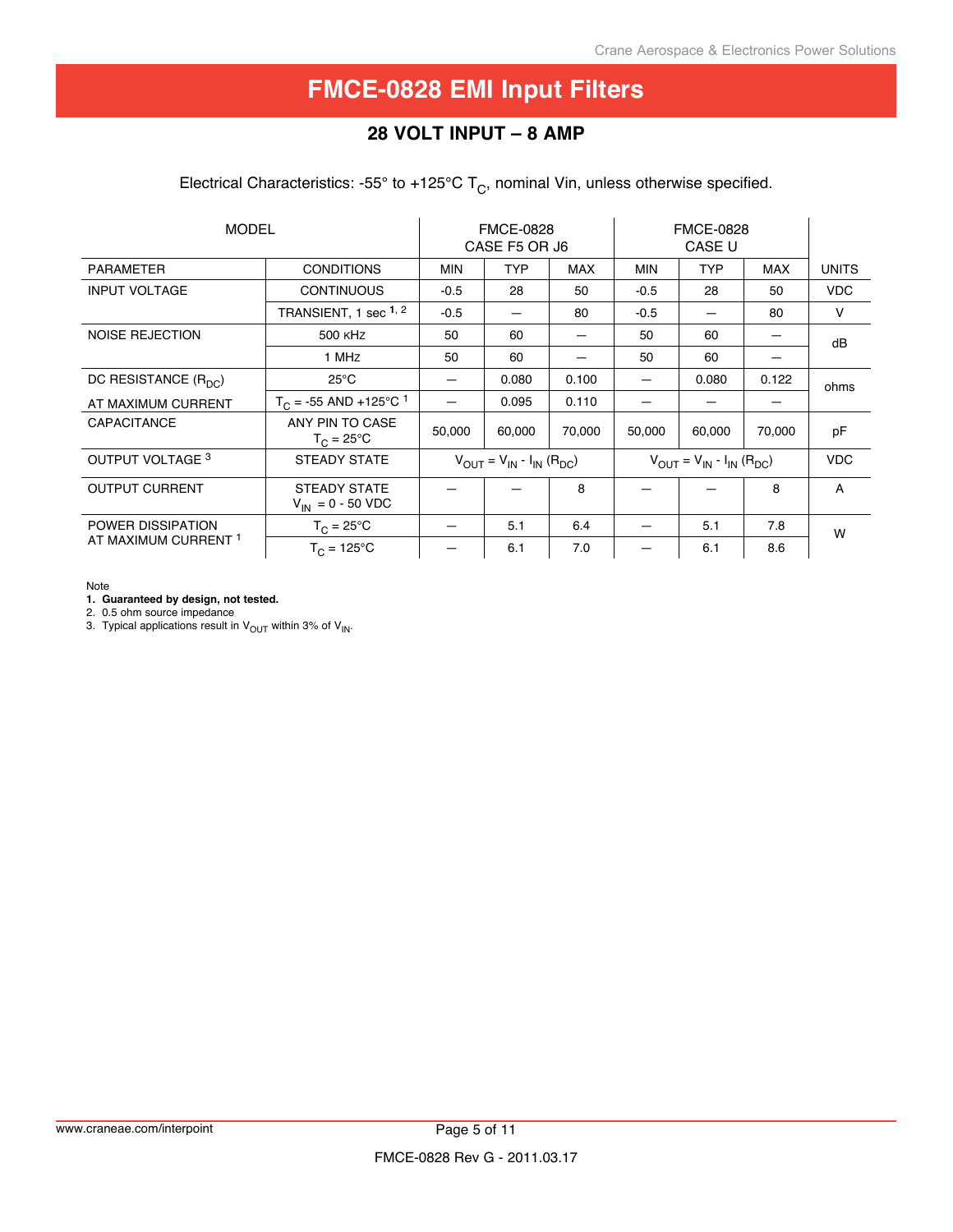# **28 Volt input – 8 Amp**

Typical Performance Curves:  $25^{\circ}$ C T<sub>C</sub>, nominal Vin, unless otherwise specified.

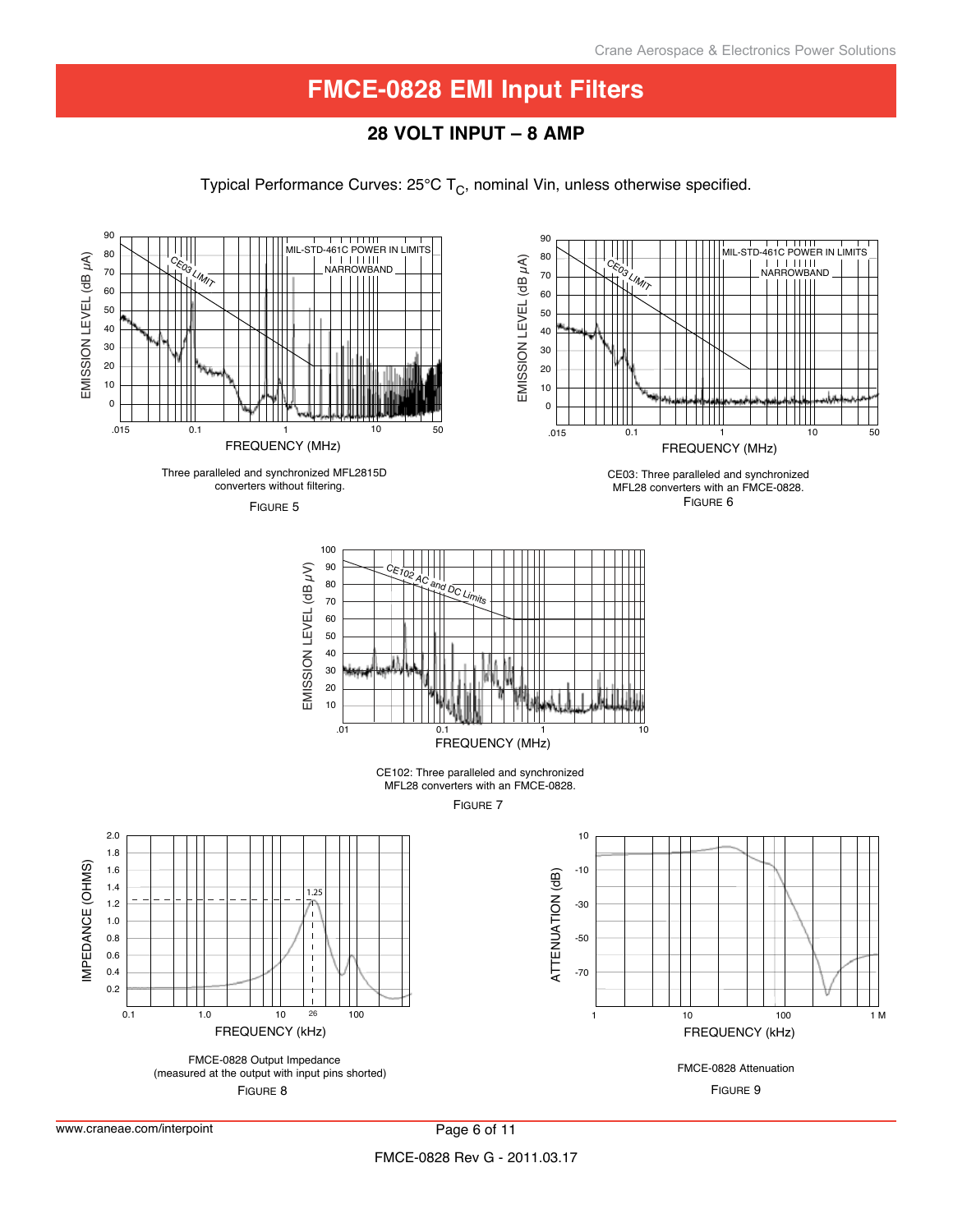# **FMCE-0828 EMI Input Filters – Cases**

## **28 Volt input – 8 Amp**

#### BOTTOM VIEW CASE F5



#### **Case dimensions in inches (mm)**

Tolerance  $\pm 0.005$  (0.13) for three decimal places ±0.01 (0.3) for two decimal places unless otherwise specified

#### **CAUTION**

Heat from reflow or wave soldering may damage the device. Solder pins individually with heat application not exceeding 300°C for 10 seconds per pin.

**Materials** Header Cold Rolled Steel/Nickel/Gold<br>Cover Kovar/Nickel Cover Kovar/Nickel<br>Pins #52 alloy/Gol #52 alloy/Gold ceramic seal Seal hole 0.120 ±0.002 (3.05 ± 0.05)

Case F5 FMCE-0828, Rev D, 20100429 Please refer to the numerical dimensions for accuracy.

FIGURE 11: CASE F5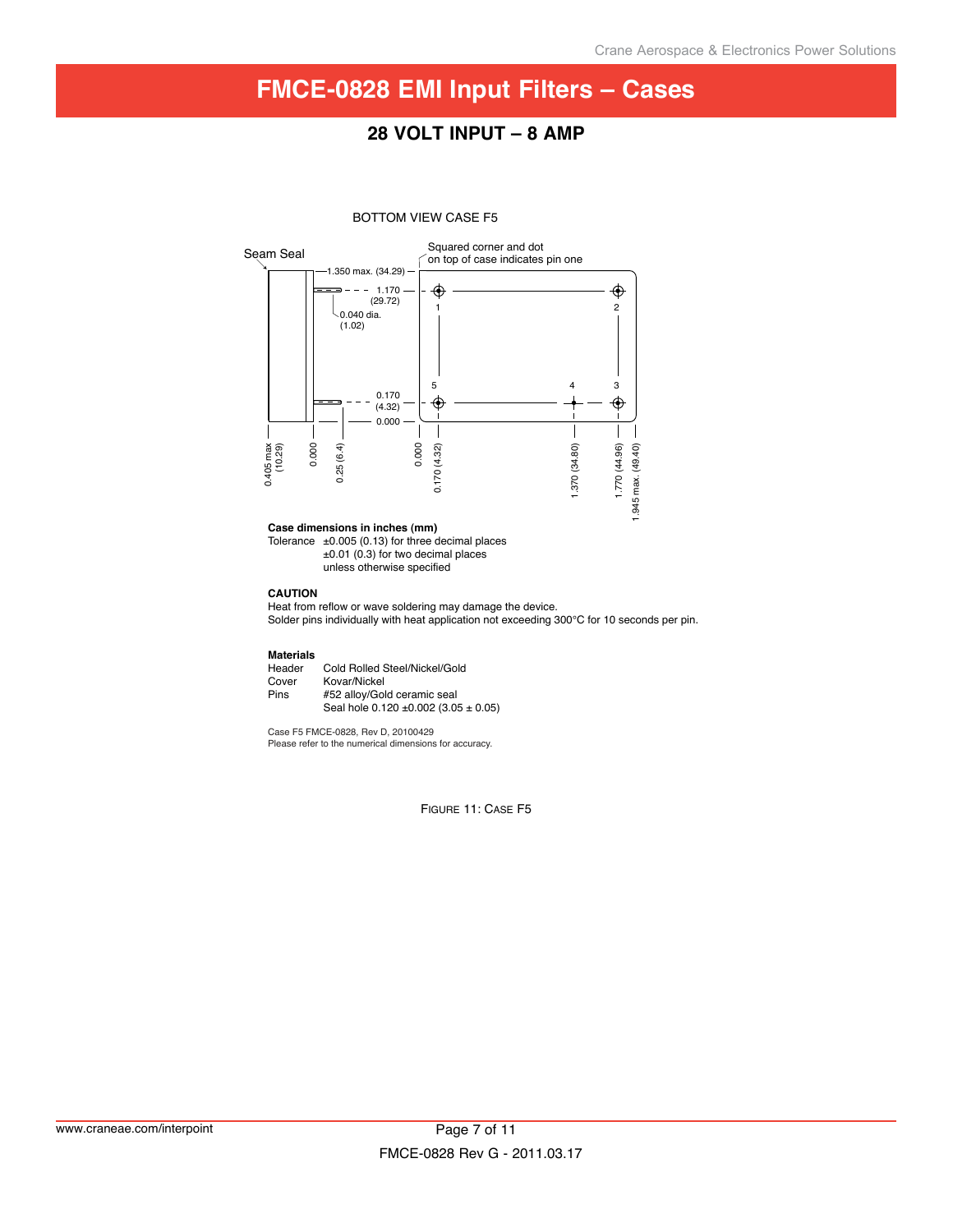# **FMCE-0828 EMI Input Filters – Cases**

## **28 Volt input – 8 Amp**

#### BOTTOM VIEW CASE J6

Flanged cases: Designator "F" required in Case Option position of model number.



Flange thickness: 0.060 (1.52)

#### **Case dimensions in inches (mm)**

Tolerance ±0.005 (0.13) for three decimal places ±0.01 (0.3) for two decimal places unless otherwise specified

#### **CAUTION**

Heat from reflow or wave soldering may damage the device. Solder pins individually with heat application not exceeding 300°C for 10 seconds per pin.

# **Materials**

Header Cold Rolled Steel/Nickel/Gold<br>Cover Kovar/Nickel Cover Kovar/Nickel<br>Pins #52 allov/Gol #52 alloy/Gold ceramic seal. Seal Hole: 0.120 ±0.002 (3.04 ±0.05)

Case J6 FMCE-0828, Rev C, 20100419

Please refer to the numerical dimensions for accuracy. All information is believed to be accurate, but no responsibility is assumed for errors or omissions. Interpoint reserves the right to make changes in products or specifications without notice. Copyright © 1999-2010 Interpoint Corp. All rights reserved.

Figure 12: Case J6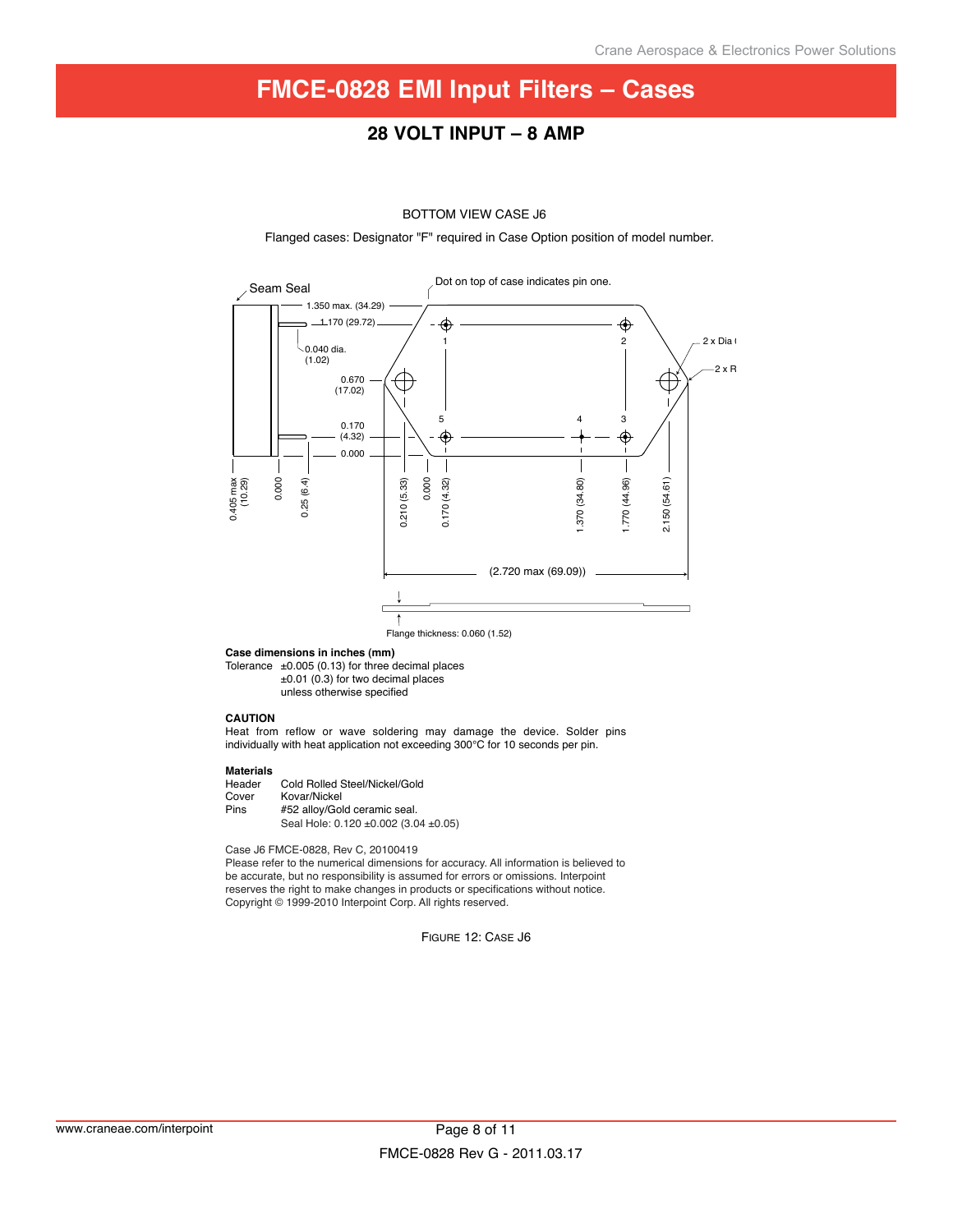# **FMCE-0828 EMI Input Filters – Cases**

## **28 Volt input – 8 Amp**

#### **TOP VIEW CASE U\*** Side-leaded case

#### \*Designator "SL" required in Case Option position of model number



**Case dimensions in inches (mm)**

Tolerance  $\pm 0.005$  (0.13) for three decimal places ±0.01 (0.3) for two decimal places unless otherwise specified

#### **CAUTION**

Heat from reflow or wave soldering may damage the device. Solder pins individually with heat application not exceeding 300°C for 10 seconds per pin.

# **Materials**

Header Cold Rolled Steel/Nickel/Gold<br>Cover Kovar/Nickel Cover Kovar/Nickel<br>Pins #52 allov/Gol #52 alloy/Gold, compression glass seal Seal Hole: 0.100 ±0.002 (2.54 ±0.05)

Case U EMI SL, Rev F, 20100401

Please refer to the numerical dimensions for accuracy. All information is believed to be accurate, but no responsibility is assumed for errors or omissions. Interpoint reserves the right to make changes in products or specifications without notice. Copyright © 1999-2010 Interpoint Corp. All rights reserved.

Figure 13: Case U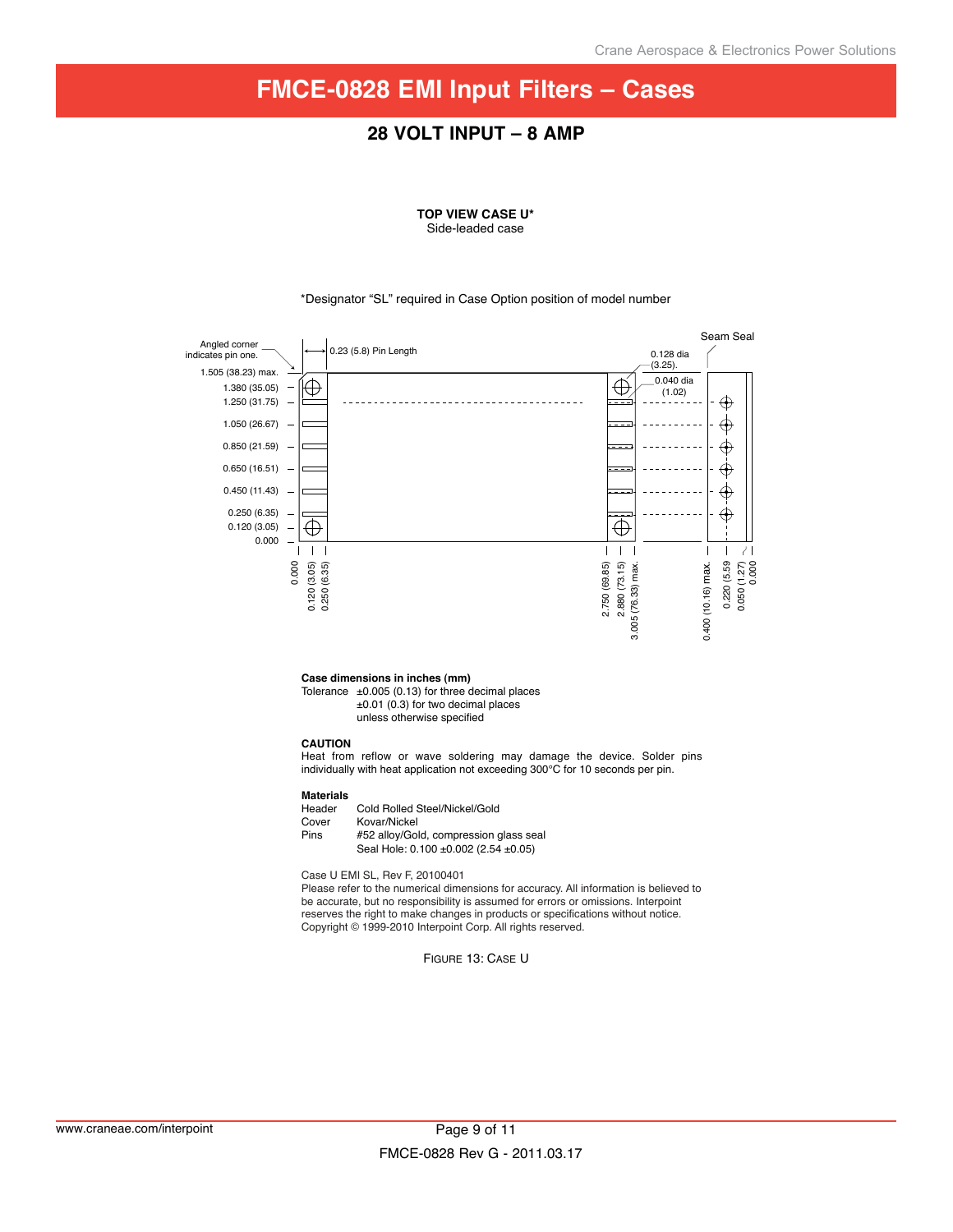## **28 Volt input – 8 Amp**

# **stanDarD anD /es (non-Qml) anD /883 (Class h, Qml) mil-PrF-38534 element eValuation**

| <b>COMPONENT-LEVEL TEST PERFORMED</b> | <b>STANDARD AND /ES</b><br><b>NON-QML</b> | /883<br>CLASS H, QML |                |  |
|---------------------------------------|-------------------------------------------|----------------------|----------------|--|
|                                       | M/S <sup>2, 3</sup>                       | M/S <sup>2</sup>     | P <sup>3</sup> |  |
| <b>Element Electrical</b>             |                                           |                      |                |  |
| Visual                                |                                           |                      |                |  |
| Internal Visual                       |                                           |                      |                |  |
| <b>Final Electrical</b>               |                                           |                      |                |  |
| Wire Bond Evaluation                  |                                           |                      |                |  |
| C-SAM: Input capacitors only          |                                           |                      |                |  |
| Add't test, not reg. by H or K        |                                           |                      |                |  |

Notes:

1. Non-QML products may not meet all of the requirements of MIL-PRF-38534.

2. M/S = Active components (Microcircuit and Semiconductor Die)

 3. P = Passive components, Class H element evaluation. Not applicable to Standard and /ES element evaluation.

Definitions:

Element Evaluation: Component testing/screening per MIL-STD-883 as determined by MIL-PRF-38534 C-SAM: C - Mode Scanning Acoustic Microscopy

SCREENING TABLE 4: ELEMENT EVALUATION - HIGH RELIABILITY

Screening Table 1: Element Evaluation